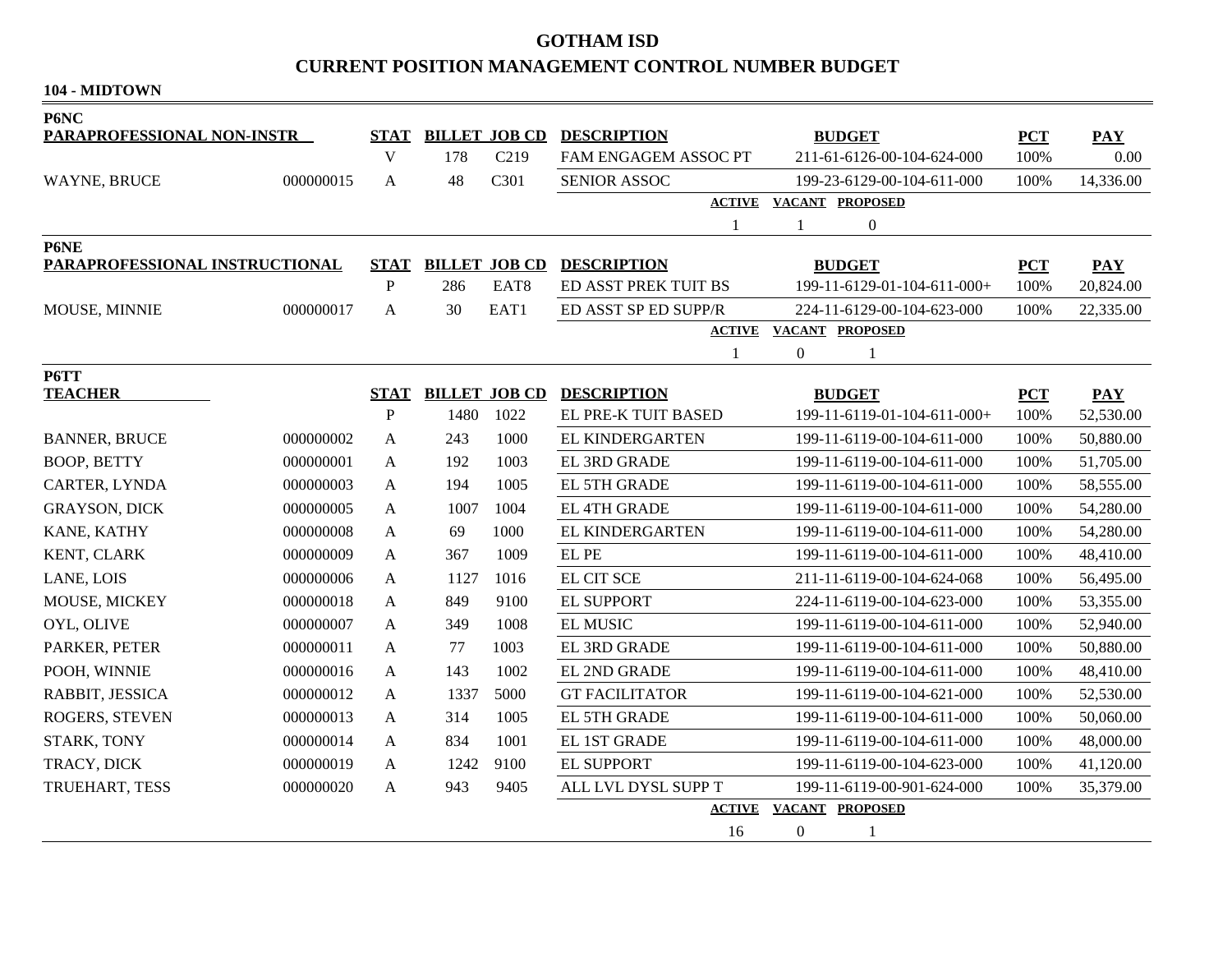# **GOTHAM ISD CURRENT POSITION MANAGEMENT CONTROL NUMBER BUDGET**

### **104 - MIDTOWN**

| S6T                                    |           |              |                      |                               |                                                     |                            |                 |                            |            |            |
|----------------------------------------|-----------|--------------|----------------------|-------------------------------|-----------------------------------------------------|----------------------------|-----------------|----------------------------|------------|------------|
| <b>TEACHER SALARY SCALE STIPEND</b>    |           | <b>STAT</b>  | <b>BILLET JOB CD</b> |                               | <b>DESCRIPTION</b>                                  | <b>BUDGET</b>              |                 |                            | <b>PCT</b> | <b>PAY</b> |
| <b>BANNER, BRUCE</b>                   | 000000002 | $\mathbf{A}$ | 63                   | TA*                           | <b>MASTERS DEGREE</b>                               | 199-11-6118-00-104-611-000 |                 |                            | 100%       | 1,500.00   |
| <b>BOOP, BETTY</b>                     | 000000001 | A            | 247                  | TA*                           | <b>MASTERS DEGREE</b>                               | 199-11-6118-00-104-611-000 |                 |                            | 100%       | 1,500.00   |
| <b>CARTER, LYNDA</b>                   | 000000003 | A            | 102                  | TA*                           | <b>MASTERS DEGREE</b>                               | 199-11-6118-00-104-611-000 |                 |                            | 100%       | 1,500.00   |
| <b>GORDON, BARBARA</b>                 | 000000004 | A            | 318                  | $TG^*$                        | <b>COUNSELOR ELEM</b>                               |                            |                 | 199-31-6118-00-104-611-000 | 100%       | 5,000.00   |
| <b>GORDON, BARBARA</b>                 | 000000004 | A            | 459                  | TA*                           | <b>MASTERS DEGREE</b>                               |                            |                 | 199-31-6118-00-104-611-000 | 100%       | 1,500.00   |
| KENT, CLARK                            | 000000009 | A            | 567                  | TA*                           | <b>MASTERS DEGREE</b>                               |                            |                 | 199-11-6118-00-104-611-000 | 100%       | 1,500.00   |
| KYLE, SELINA                           | 000000010 | A            | 121                  | TA*                           | <b>MASTERS DEGREE</b>                               |                            |                 | 199-12-6118-00-104-611-000 | 100%       | 1,500.00   |
| KYLE, SELINA                           | 000000010 | A            | 495                  | $\protect\operatorname{TC}^*$ | <b>LIBRARIAN</b>                                    |                            |                 | 199-12-6118-00-104-611-000 | 100%       | 1,250.00   |
| LANE, LOIS L.                          | 000000006 | A            | 219                  | TA*                           | <b>MASTERS DEGREE</b>                               |                            |                 | 211-11-6118-00-104-624-068 | 100%       | 1,500.00   |
| PARKER, PETER                          | 000000011 | A            | 448                  | TA*                           | <b>MASTERS DEGREE</b>                               | 199-11-6118-00-104-611-000 |                 | 100%                       | 1,500.00   |            |
| RABBIT, JESSICA                        | 000000012 | A            | 418                  | TA*                           | <b>MASTERS DEGREE</b><br>199-11-6118-00-104-621-000 |                            | 100%            | 1,500.00                   |            |            |
| TRUEHART, TESS                         | 000000020 | A            | 686                  | TA*                           | <b>MASTERS DEGREE</b><br>199-11-6118-00-901-624-000 |                            |                 | 100%                       | 906.00     |            |
|                                        |           |              |                      |                               | <b>ACTIVE</b>                                       |                            |                 |                            |            |            |
|                                        |           |              |                      |                               | 12                                                  | $\overline{0}$             | $\mathbf{0}$    |                            |            |            |
| S6X                                    |           |              |                      |                               |                                                     |                            |                 |                            |            |            |
| <b>EXTRA DAYS</b>                      |           | <b>STAT</b>  |                      | <b>BILLET JOB CD</b>          | <b>DESCRIPTION</b>                                  |                            | <b>BUDGET</b>   |                            | <b>PCT</b> | PAY        |
| TRUEHART, TESS                         | 000000020 | A            | 172                  | $05*$                         | 5 EXTRA DAYS \$250 DAY                              |                            |                 | 199-11-6118-00-901-624-000 | 100%       | 1,250.00   |
|                                        |           |              |                      |                               | <b>ACTIVE</b>                                       | <b>VACANT</b>              | <b>PROPOSED</b> |                            |            |            |
|                                        |           |              |                      |                               |                                                     | $\Omega$                   | $\mathbf{0}$    |                            |            |            |
| <b>ACTIVE VACANT PROPOSED CAMPUS</b>   |           |              |                      |                               |                                                     |                            |                 |                            |            |            |
| 18<br>2<br><b>PRIMARY POSITION(S):</b> |           |              |                      |                               |                                                     |                            |                 | 21                         |            |            |
|                                        |           |              |                      |                               | <b>SUPPLEMENTAL POSITION(S):</b>                    | 13                         | $\mathbf{0}$    | $\boldsymbol{0}$           | 13         |            |
|                                        |           |              |                      |                               | <b>TOTAL POSITION(S):</b>                           | 31                         |                 | $\overline{2}$             | 34         |            |
|                                        |           |              |                      |                               |                                                     |                            |                 |                            |            |            |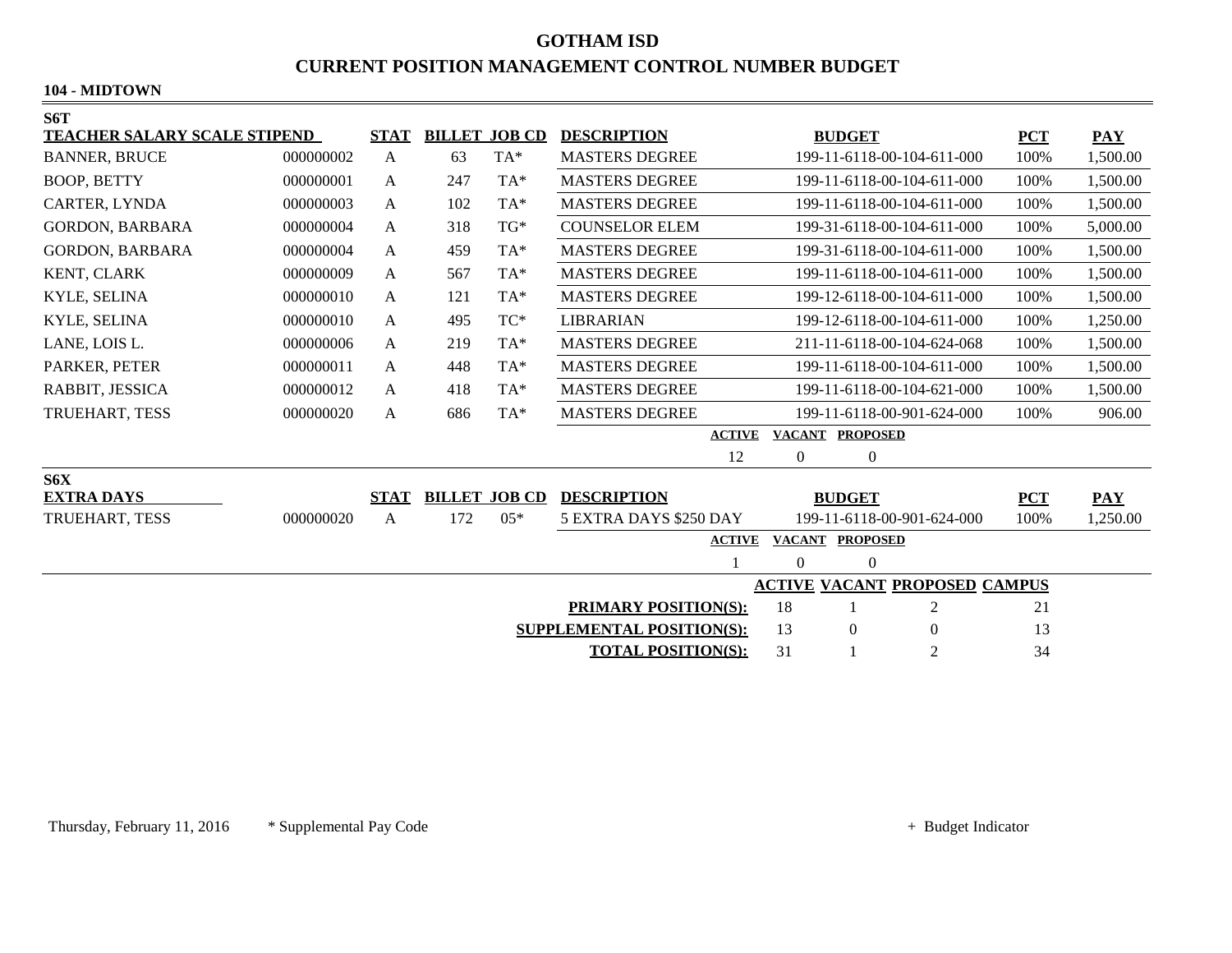### **STAFF SERVICE**

**HOMER JAY SIMPSON**

**NAME**

**123-45-6789 STAFF SERVICE ID 9876543210**

**UNIQUE STAFF ID**

**EMPLOYEE SIGNATURE**

**ESC REGION 13 AUSTIN, TX 78723 512-919-5367 5701 SPRINGDALE RD.**



#### (B) STATE PERSONAL LEAVE PROGRAM (A) STATE SICK LEAVE PROGRAM

| <b>SCHOOL</b><br><b>YEAR</b> | POSITION HELD              | <b>FROM</b> | <b>TO</b>  | PAY<br><b>STEP</b> | <b>YEARS</b><br>EXP | % DAY<br><b>EMPL</b> | $#$ DAYS<br>EMPL |     | <b>PRIOR</b><br>YR BAL | <b>EARNED</b> | <b>USED</b> | <b>END OF</b><br>YR BAL |
|------------------------------|----------------------------|-------------|------------|--------------------|---------------------|----------------------|------------------|-----|------------------------|---------------|-------------|-------------------------|
|                              |                            |             |            |                    |                     |                      |                  |     |                        |               |             |                         |
|                              | 2010 - 2011 NUCLEAR SAFETY | 10/04/2010  | 08/31/2011 | 03                 | 06                  | 100                  | 215              | (A) | 0.00                   | 0.00          | 0.00        | 0.00                    |
|                              |                            |             |            |                    |                     |                      |                  | (B) | 9.60                   | 5.00          | 4.25        | 10.35                   |
|                              | 2011 - 2012 NUCLEAR SAFETY | 09/01/2011  | 08/31/2012 | 0 <sub>3</sub>     | 06                  | 100                  | 232              | (A) | 0.00                   | 0.00          | 0.00        | 0.00                    |
|                              |                            |             |            |                    |                     |                      |                  | (B) | 10.35                  | 5.00          | 12.00       | 3.35                    |
|                              | 2012 - 2013 NUCLEAR SAFETY | 09/04/2012  | 08/30/2013 | 03                 | 08                  | 100                  | 232              | (A) | 0.00                   | 0.00          | 0.00        | 0.00                    |
|                              |                            |             |            |                    |                     |                      |                  | (B) | 3.35                   | 5.00          | 2.38        | 5.98                    |
|                              | 2013 - 2014 NUCLEAR SAFETY | 09/03/2013  | 08/29/2014 | 0 <sub>3</sub>     | 09                  | 100                  | 232              | (A) | 0.00                   | 0.00          | 0.00        | 0.00                    |
|                              |                            |             |            |                    |                     |                      |                  | (B) | 5.98                   | 5.00          | 7.25        | 3.73                    |
|                              | 2014 - 2015 NUCLEAR SAFETY | 09/02/2014  | 08/31/2015 | 0 <sub>3</sub>     | 10                  | 100                  | 232              | (A) | 0.00                   | 0.00          | 0.00        | 0.00                    |
|                              |                            |             |            |                    |                     |                      |                  | (B) | 3.73                   | 5.00          | 8.63        | 0.10                    |

**EXECUTIVE DIRECTOR**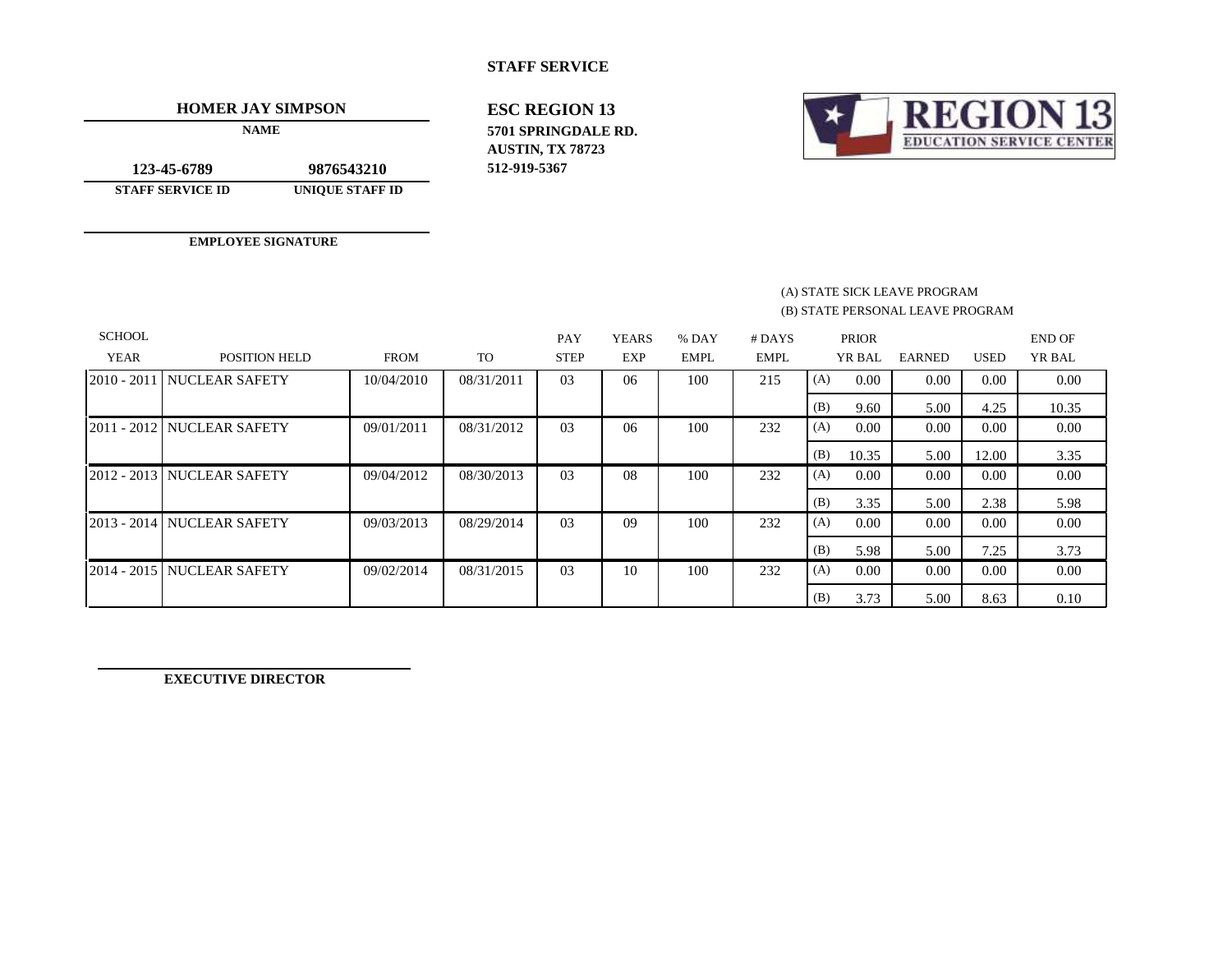**SPRINGFIELD ISD**

**REVENUE BY OBJECT**

FOR JANUARY FUND 199 TO 199

**FUND: 199 - REVENUE-LOCAL & INTERMED**

| <b>OBJECT</b> | <b>DESCRIPTION</b>                                     | <b>BUDGET</b><br><b>AMOUNT</b> | <b>ADJUSTED</b><br><b>BUDGET</b> | <b>CURRENT</b><br><b>ACTIVITY</b> | <b>YTD ACTIVITY</b>            | <b>REQUIS</b><br><b>ENCUMBR</b> | <b>BALANCE</b>  | <b>PERCENT</b> |
|---------------|--------------------------------------------------------|--------------------------------|----------------------------------|-----------------------------------|--------------------------------|---------------------------------|-----------------|----------------|
|               | 5711-00 TAXES - CURRENT                                | 126,288,762.00                 | 126,288,762.00                   | -40,278,216.71                    | -104,833,648.20                | 0.00                            | 21,455,113.80   | 83             |
|               | 5712-00 TAXES - PRIOR                                  | 1,843,738.00                   | 1,843,738.00                     | $-245,826.97$                     | $-1,898,540.56$                | 0.00                            | $-54,802.56$    | 103            |
|               | 5716-00 MISC COUNTY TAX PAYMENTS                       | 125,000.00                     | 125,000.00                       | 0.00                              | 0.00                           | 0.00                            | 125,000.00      | $\mathbf 0$    |
|               | 5719-00 PENALTIES AND INTEREST                         | 825,000.00                     | 825,000.00                       | $-30,640.83$                      | $-336,371.59$                  | 0.00                            | 488,628.41      | 41             |
|               | 5737-00 TUITION SUMMER SCHOOL                          | 42,000.00                      | 42,000.00                        | 0.00                              | $-33,895.00$                   | 0.00                            | 8,105.00        | 81             |
|               | 5739-00 TUITION AND FEES                               | 0.00                           | 0.00                             | 0.00                              | 0.00                           | 0.00                            | 0.00            | $\Omega$       |
|               | 5739-01 TUITION AND FEES                               | 114,820.00                     | 114,820.00                       | $-12,120.00$                      | $-69,410.82$                   | 0.00                            | 45,409.18       | 60             |
|               | 5742-00 INVESTMENTS - EARNING TEMP.                    | 100,000.00                     | 100,000.00                       | $-23,249.36$                      | $-98,243.96$                   | 0.00                            | 1,756.04        | 98             |
| 5743-00 RENT  |                                                        | 92,000.00                      | 92,000.00                        | $-27,220.34$                      | $-71,755.34$                   | 0.00                            | 20,244.66       | 78             |
| 5743-05 RENT  |                                                        | 200,000.00                     | 200,000.00                       | 0.00                              | -105,166.56                    | 0.00                            | 94,833.44       | 53             |
| 5743-06 RENT  |                                                        | 15,600.00                      | 15,600.00                        | 0.00                              | 0.00                           | 0.00                            | 15,600.00       | $\Omega$       |
|               | 5745-00 INSURANCE RECOVERY                             | 0.00                           | 7,233.00                         | $-3,559.23$                       | $-7,927.02$                    | 0.00                            | $-694.02$       | 110            |
|               | 5748-00 GAIN ON FMV OF INVESTMENTS                     | 3,500.00                       | 3,500.00                         | 17,983.23                         | 13,796.72                      | 0.00                            | 17,296.72       | 394            |
|               | 5749-00 OTHER REVENUES FROM LOCAL                      | 330,400.00                     | 330,400.00                       | $-134,571.12$                     | $-247,599.61$                  | 0.00                            | 82,800.39       | 75             |
|               | 5749-01 OTHER REVENUES FROM LOCAL                      | 0.00                           | 0.00                             | 0.00                              | 0.00                           | 0.00                            | 0.00            | $\Omega$       |
|               | 5749-02 OTHER REVENUES FROM LOCAL                      | 0.00                           | 0.00                             | 0.00                              | $-61.62$                       | 0.00                            | $-61.62$        | $\Omega$       |
|               | 5749-04 OTHER REVENUES FROM LOCAL                      | 500.00                         | 500.00                           | $-15.00$                          | $-518.00$                      | 0.00                            | $-18.00$        | 104            |
|               | 5749-06 OTHER REVENUES FROM LOCAL                      | 0.00                           | 238,247.00                       | 0.00                              | $-238,247.04$                  | 0.00                            | $-0.04$         | 100            |
|               | 5749-07 OTHER REVENUES FROM LOCAL                      | 25,000.00                      | 25,000.00                        | 0.00                              | $-11,209.55$                   | 0.00                            | 13,790.45       | 45             |
|               | 5752-00 ATHLETIC ACTIVITY                              | 373,000.00                     | 373,000.00                       | $-24,099.72$                      | $-353,249.54$                  | 0.00                            | 19,750.46       | 95             |
|               | 5769-00 MISC REVENUE FROM INTERMIDATE                  | 0.00                           | 0.00                             | 0.00                              | 0.00                           | 0.00                            | 0.00            | $\Omega$       |
|               | 5811-00 PER CAPITA APPORTIONMENT                       | 5,469,977.00                   | 5,469,977.00                     | 0.00                              | $-389, 120.00$                 | 0.00                            | 5,080,857.00    | $\overline{7}$ |
|               | 5812-00 FOUNDATION ENTITLEMENTS                        | 8,156,930.00                   | 8,156,930.00                     | 0.00                              | $-11,551,764.00$               | 0.00                            | $-3,394,834.00$ | 142            |
|               | 5819-00 OTHER FOUNDATION REVENUES                      | 0.00                           | 0.00                             | 0.00                              | 0.00                           | 0.00                            | 0.00            | $\Omega$       |
|               | 5820-00 STATE PROGRAM REVENUES                         | 0.00                           | 0.00                             | 0.00                              | $-18,764.00$                   | 0.00                            | $-18,764.00$    | $\Omega$       |
|               | 5831-00 TRS-ON BEHALF PAYMENTS                         | 7,485,225.00                   | 7,485,225.00                     | $-638,884.34$                     | $-4,394,215.82$                | 0.00                            | 3,091,009.18    | 59             |
|               | 5929-01 OTHER FED REV/FROM TEA                         | 70,000.00                      | 70,000.00                        | 0.00                              | $-55,911.54$                   | 0.00                            | 14,088.46       | 80             |
|               | 5931-00 MEDICAID - SHARS                               | 1,350,000.00                   | 1,350,000.00                     | -186,966.84                       | $-1,357,332.11$                | 0.00                            | $-7,332.11$     | 101            |
|               | 5932-00 MEDICAID - MAC                                 | 0.00                           | 0.00                             | 0.00                              | 0.00                           | 0.00                            | 0.00            | 0              |
|               | 5947-00 SPITBALL REIMBURSEMENT                         | 199,000.00                     | 199,000.00                       | $-37,452.02$                      | $-137,437.01$                  | 0.00                            | 61,562.99       | 69             |
|               | FUND: 199 - REVENUE-LOCAL & INTERMED<br><b>TOTALS:</b> | 153,110,452.00                 | 153,355,932.00                   | -41,624,839.25                    | -126,196,592.17                | 0.00                            | 27, 159, 339.83 | 82             |
|               | <b>GRAND TOTAL:</b>                                    | 153,110,452.00                 | 153,355,932.00                   |                                   | -41,624,839.25 -126,196,592.17 | 0.00                            | 27, 159, 339.83 | 82             |

2/11/2016 9:26:42 AM

File ID: C